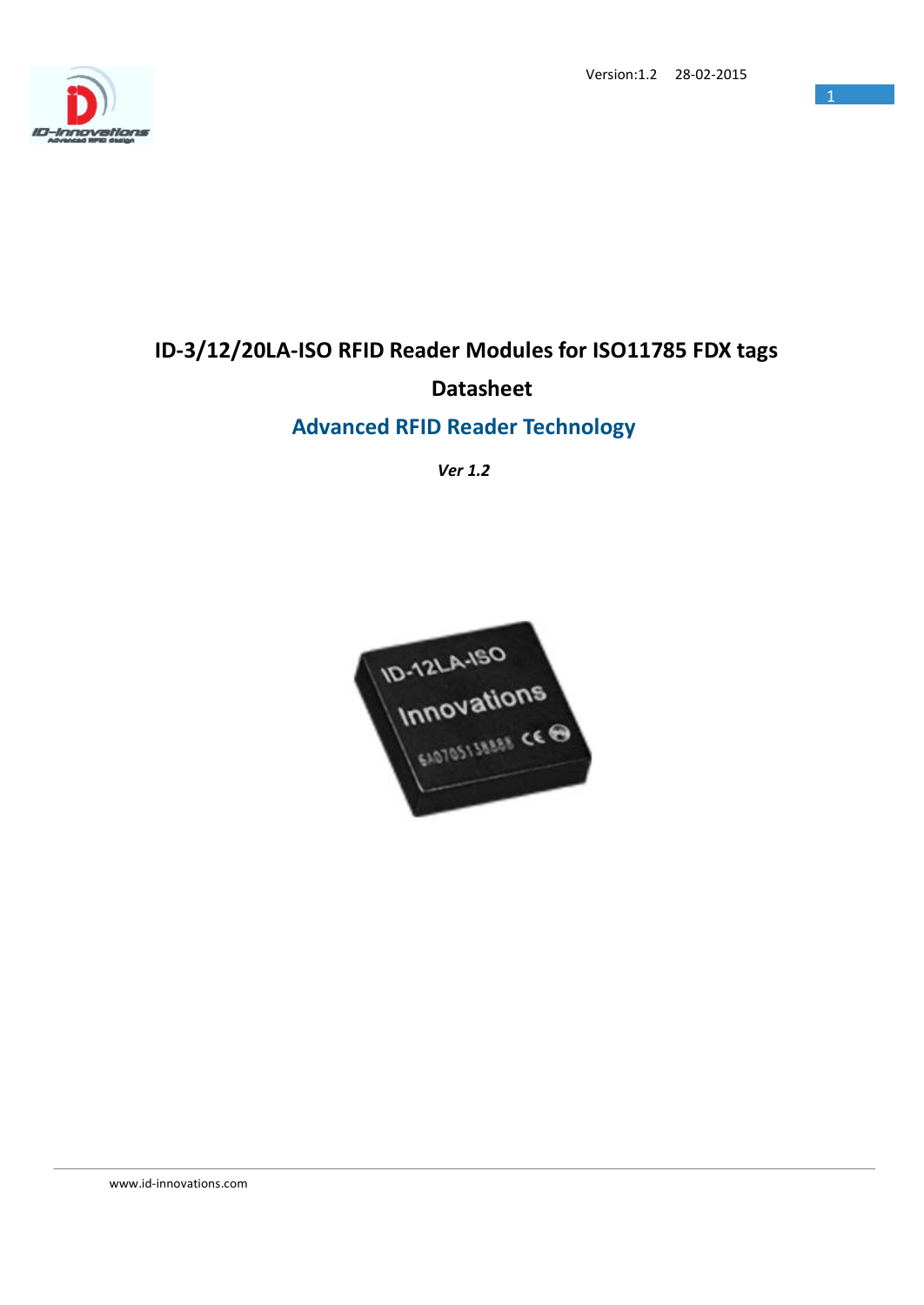

**Section Title Page**

| $\mathbf{1}$ . |      |                                                     |
|----------------|------|-----------------------------------------------------|
| 2.             |      |                                                     |
| 3.             |      | DEVICES OPERATIONAL AND PHYSICAL CHARACTERISTICS  4 |
| $\mathbf{4}$ . |      |                                                     |
| 5.             |      |                                                     |
| 6.             |      |                                                     |
| 7 <sub>1</sub> |      |                                                     |
| 8.             |      |                                                     |
| 9.             |      |                                                     |
| 10.            |      |                                                     |
| 11.            |      |                                                     |
| 12.            |      |                                                     |
| 13.            |      |                                                     |
|                | 13.1 |                                                     |
|                | 13.2 |                                                     |
| 14.            |      |                                                     |
| 15.            |      |                                                     |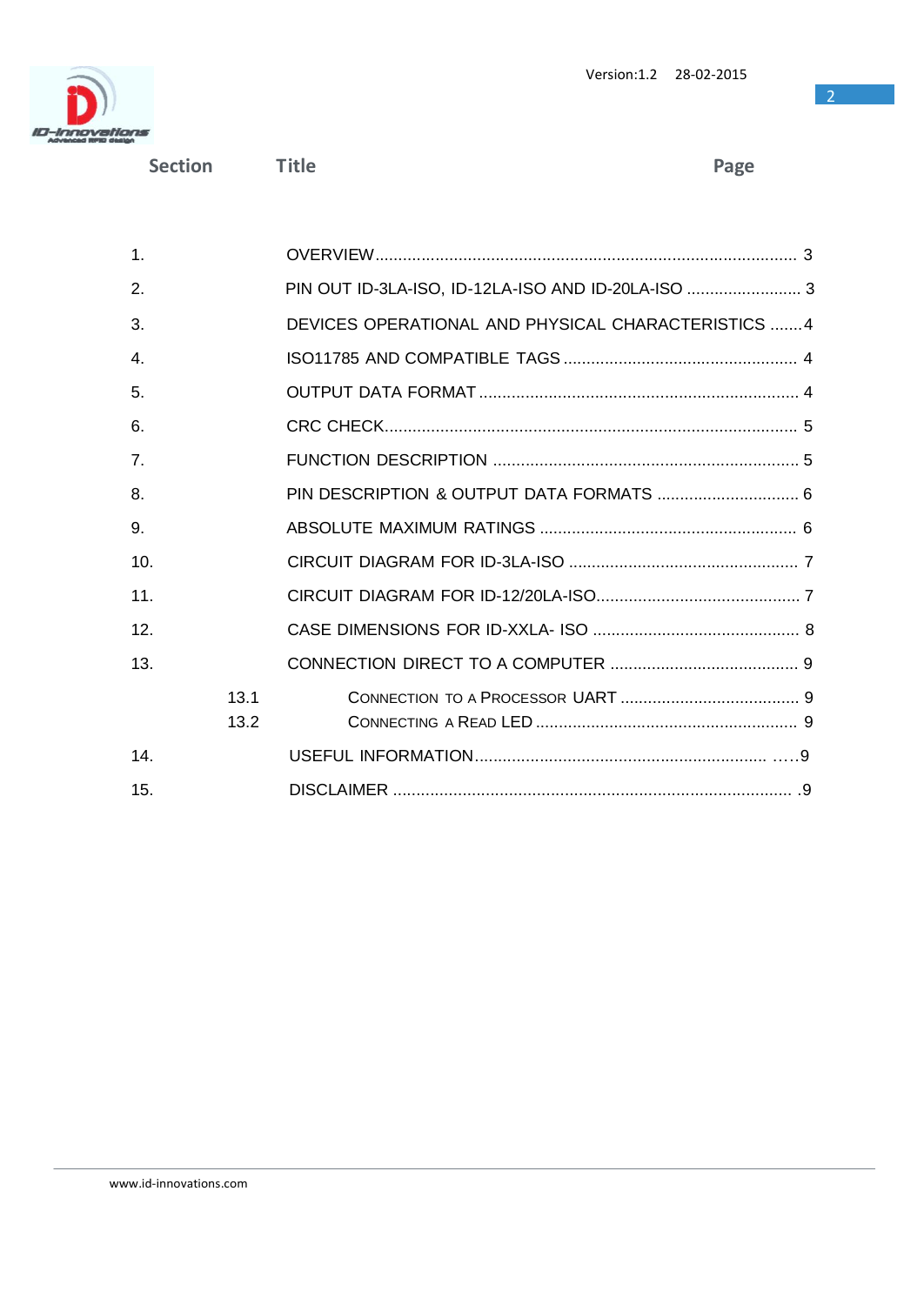

#### **1. Overview**

The ID-Innovations ID-xxLA-ISO series are low cost reader RFID modules that read ISO11785 and compatible tags used for animal tagging. The ID-12LA-ISO measures just 26.5 x 25 x 6mm yet has an internal antenna and has a read range of up to 10.5cm with sensitive ear tags. The ID-xxLA-ISO modules support user external antennas. All ID-xxLA-ISO modules are low power and low emission and ideal for fixed and portable applications.

### **2. Pin Out ID-3LA-ISO, ID-12LA-ISO and ID-20LA-ISO**

 $1<sub>l</sub>$ 

|                     | $11 -$              |  |
|---------------------|---------------------|--|
| $\blacksquare$<br>П | $10 -$              |  |
| $\blacksquare$ 2    | $9 -$               |  |
| $\blacksquare$ 3    | $8 -$               |  |
| $\overline{4}$<br>П | 7 <sup>1</sup><br>п |  |
| 5                   | 6                   |  |
| <b>Bottom View</b>  |                     |  |

2. RES (Reset Bar)

- 3. Do not connect (Antenna ID-3 only)
- 4. Do not connect(Antenna ID-3 only)
- 5. CP
- 6. Tag in Range
- 7. +/- (Format Selector)
- 8. D1 (Data Pin 1)
- 9. D0 (Data Pin 0)
- 10. Read (LED / Beeper)
- 11. +5V

ID-12LA-ISO<br>Innovations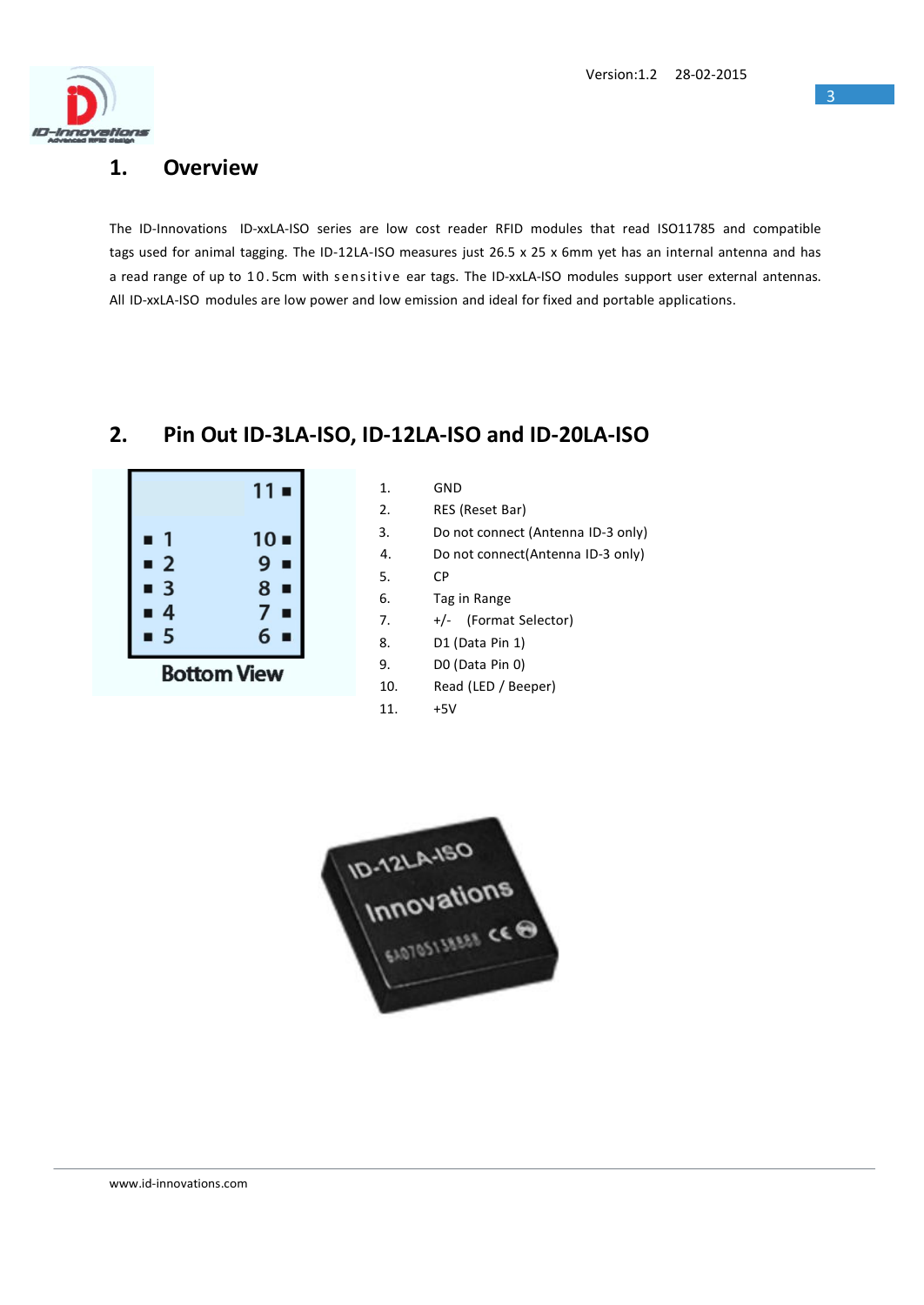

## **3. Devices Operational and Physical Characteristics**

| <b>Parameter</b>               | <b>Function</b>                                               |
|--------------------------------|---------------------------------------------------------------|
| Read Range ID-20LA-ISO         | Ear tag Up to 10.5cm with sensitive ear tag at VDD 5v         |
| <b>Card Formats</b>            | ISO11785                                                      |
| <b>Encoding and Modulation</b> | Bi-phase 128-bit modulus 32;<br>AM 128bit.                    |
| Nominal Power Requirement      | 5 VDC @ 40mA (ID-12LA-ISO), 42mA (ID-20LA-ISO)                |
| Communication                  | 5y CMOS Pseudo RS232 ASCII - 9600 Baud, No Parity, 1 stop bit |
| Voltage Supply Range           | $+3.0V$ through $+5.4V$                                       |
| Certification                  | CE, C-TICK, ROHS, FCC                                         |

## **4. ISO11785 and compatible tags**

The ISO11785 tag has128 bits. This is comprised of an 11 bit header, 64 data bits, 16 CRC16 bits, 24 Extension bits and 13 framing bits. After the header, a framing bit is sent after every 8 bits. The data is usually split up as follows,

| ID                           | 38 bits |
|------------------------------|---------|
| Country Code                 | 10 bits |
| <b>Extra Application bit</b> | 1 hit   |
| Animal / Non Animal          | 1 hit   |
| Reserved B                   | 14 bits |

Recently the extension bits have also been used for various purposes giving a total of 88 usable data bits, but it should be noted that the CRC only covers the above specified data bits and not the extension bits. The tags use bi-phase encoding to enable readers to be AC coupled. By phase is by nature similar to the widely used Manchester encoding. Modulus 32 division is used and this means that the data rate is about 4kbits per sec and this does limit the range by limiting the Q of the receive antenna, although the read range is still acceptable.

## **5. Output Data Format**

| STX | 64 data bits sent as 16 | 16 bit CRC sent as 4  <br>24 extension bits sent as 6 |                         |           | <b>ETX</b> |
|-----|-------------------------|-------------------------------------------------------|-------------------------|-----------|------------|
|     | <b>ASCII Characters</b> | <b>ASCII characters</b>                               | <b>ASCII Characters</b> | <b>CR</b> |            |

The data bits are sent as they are read off the tag (less the header and the framing bits), preceded by an STX character and followed by a CR, and LF and an ETX where :-

STX = Start of transmission character (02h)

CR = Carriage return (0Dh)

LF = Line Feed (0Ah)

The user may check the CRC if required. Note that the 24 extension bits are not included in the checksum.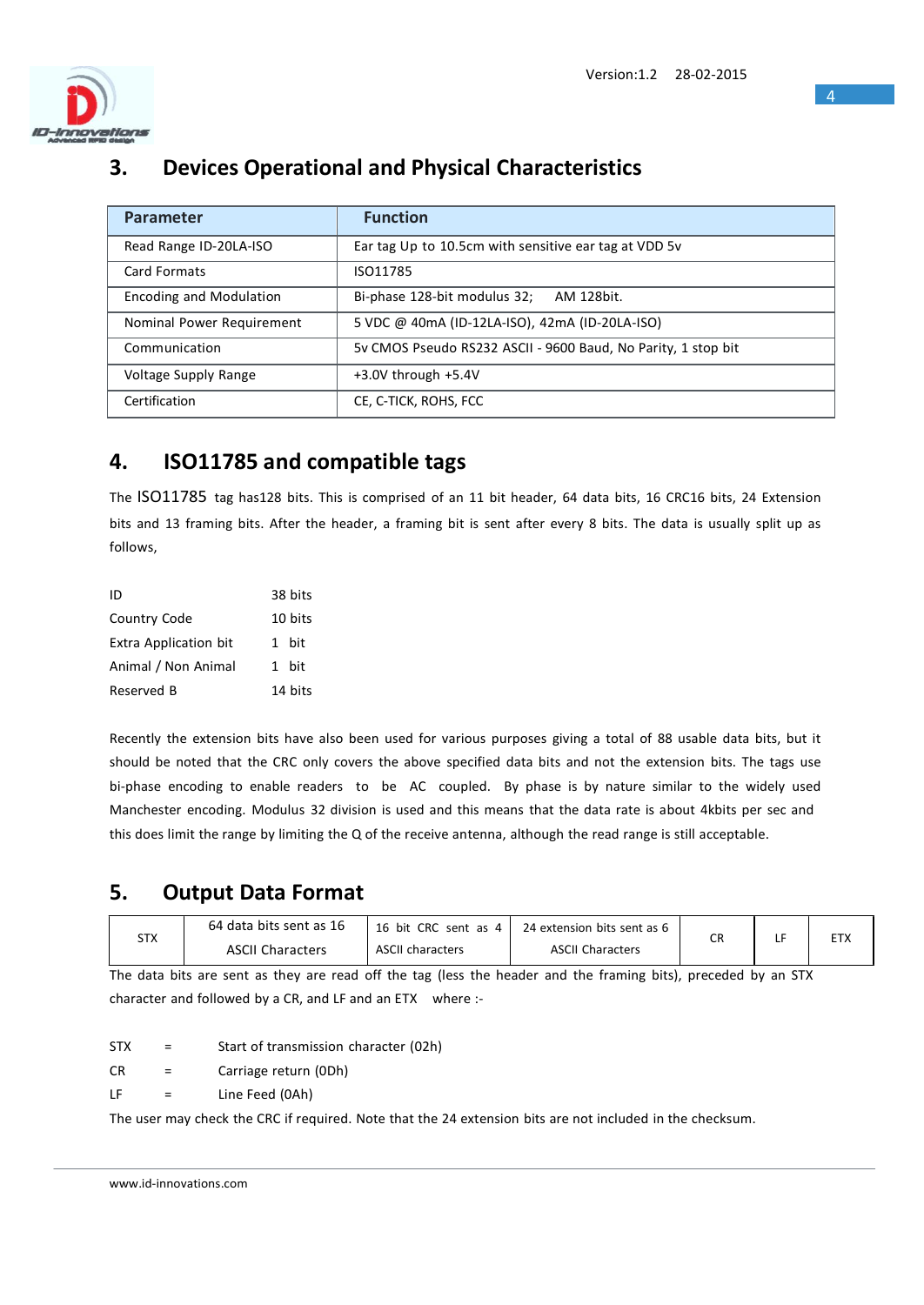

## **6. CRC Check**

The ISO11785 tag includes a CRC check. The user may verify the CRC using the following method. Note that the CRC is only for the first 64 data bits.

Generic Assembler Code for CRC calculation

| BCCH and BCCL contain the 16 bit CRC | ; GPR is temporary storage |
|--------------------------------------|----------------------------|
|                                      |                            |

; A = Accumulator ; BTJZ Bit Test Jump Zero

;CLRC Clear Carry Flag

- 
- ; SETC Set Carry Flag
- ; RRC Rotate Right Through Carry

| Loop start        | <b>BTJZ</b> | %RXDAT, DALOW           |
|-------------------|-------------|-------------------------|
|                   | <b>SETC</b> |                         |
|                   | <b>JMP</b>  | <b>BCCGEN</b>           |
| <b>DALOW</b>      | <b>CLRC</b> |                         |
| <b>BCCGEN RRC</b> | <b>BCCH</b> |                         |
|                   | <b>RRC</b>  | <b>BCCL</b>             |
|                   | JNC         | Q1L                     |
|                   | XOR         | %?10000000, BCCH        |
| Q1L               | <b>MOV</b>  | <b>BCCH,GPR</b>         |
|                   | AND         | %?10000000.GPR          |
|                   | JZ          | D <sub>16</sub> L       |
|                   | XOR         | %?00001000,BCCL         |
|                   | <b>XOR</b>  | %?00000100,BCCH         |
| D <sub>16</sub> L |             | REPEAT LOOP FOR 64 BITS |

## **7. Function Description**

The ID-Innovations ID-xxLA-ISO series modules are compact and provide a cost effective method of reading ISO11785FDX tags. The RF driver circuit is efficient and protected against instantaneous shorting although sustained short circuits for (several seconds) can damage the device through over dissipation.

In applications power where consumption is critical the reset pin can be periodically grounded and this inhibits the RF and saves power. Applications include portable and fixed equipment.

The reader data outputs use 5volt CMOS and transmit serially using 9,6000 baud, no parity and one stop bit, (9600:N,8,1).

Note that the reader does not read ISO11784 tags which use a different system and employ HDX modulation.

The modules carry both C-TICK, EC certification.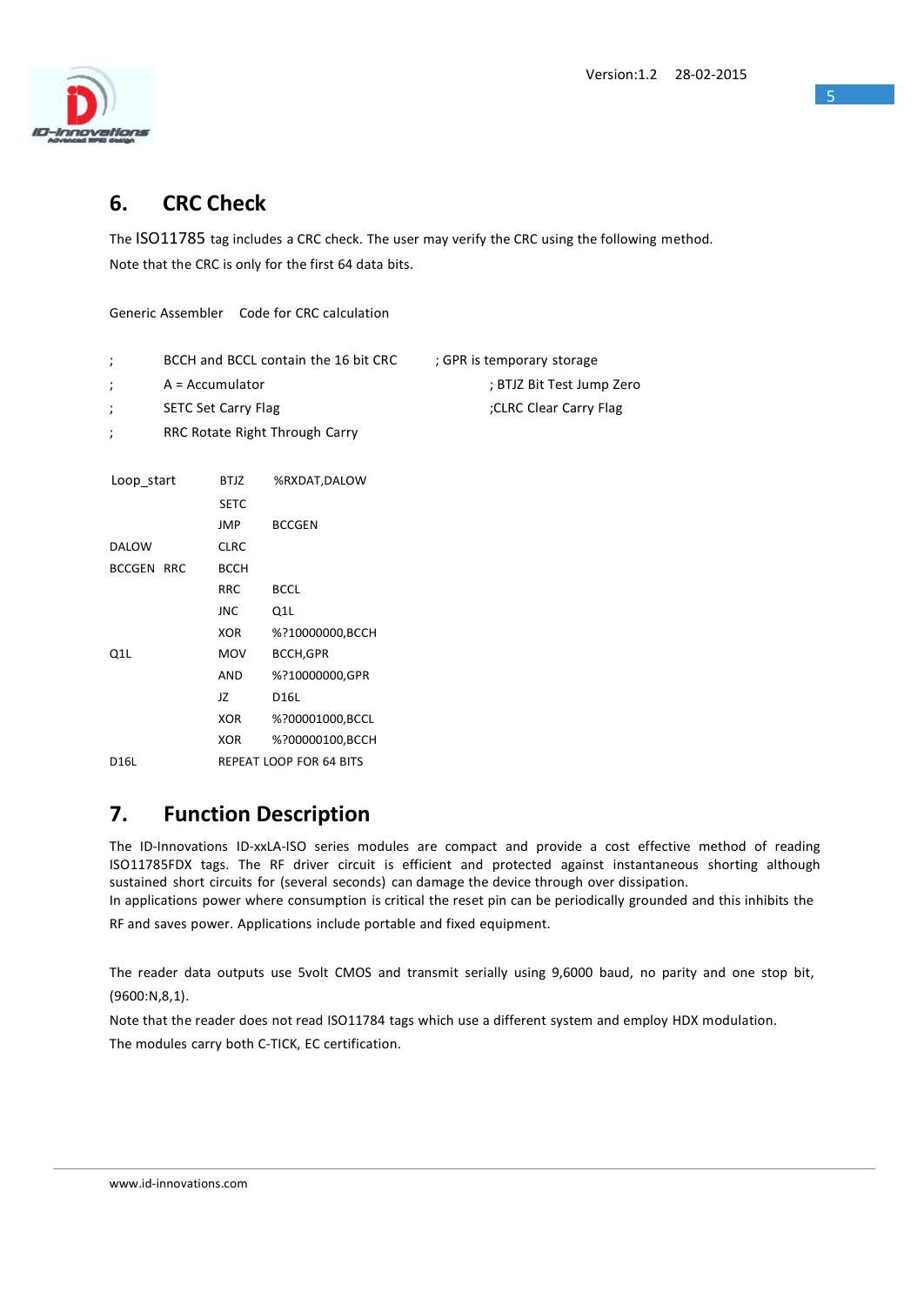

| Pin#          | <b>Description</b>    | <b>ASCII</b>        |
|---------------|-----------------------|---------------------|
| Pin 1         | Zero Volts            | <b>GND OV</b>       |
| Pin 2         | Strap to +5V          | Reset Bar           |
| Pin 3         | <b>DNC</b>            | Antenna             |
| Pin 4         | <b>DNC</b>            | Antenna             |
| Pin 5         | Card Present          | No function         |
| Pin 6         | Tag in Range          | Tag in Range        |
| Pin 7         | Format Selector (+/-) | Strap to GND        |
| Pin 8         | Data 1                | <b>CMOS</b>         |
| Pin 9         | Data 0                | TTL Data (inverted) |
| Pin 10        | 3 kHz Logic           | Beeper / LED        |
| <b>Pin 11</b> | DC Voltage Supply     | $+5V$               |

## **8. Pin Description & Output Data Formats**

## **9. Absolute Maximum Ratings**

| Maximum voltage applied to Pin 2                                       | (Vcc)             | 5.7volt             |
|------------------------------------------------------------------------|-------------------|---------------------|
| Maximum voltage applied to Pin 2                                       | (Reset)           | $Vcc + 0.7v, -0.7v$ |
| Maximum current drawn from Pin 5                                       | (Card Present)    | $+/-$ 5Ma           |
| Maximum current drawn from Pin 6                                       | (Tag in Range)    | $+/-$ 5mA           |
| Maximum Voltage at Pin 7                                               | (Format Selector) | $Vcc + 0.7v, -0.7v$ |
| Maximum current drawn from Pin 8                                       | (Data1)           | $+/-$ 5mA           |
| Maximum current drawn from Pin 9                                       | (Data0)           | $+/-$ 5mA           |
| Maximum current drawn from Pin 10                                      | (Beeper)          | $+/- 10mA$          |
| Additionally, Pins 5, 6, 7, 8, 9 & 10 may not have a voltage exceeding |                   | $Vcc + 0.7v, -0.7v$ |

These ratings are absolute maximums and operation at or near the maximums may cause stress and eventual damage or unpredictable behaviour.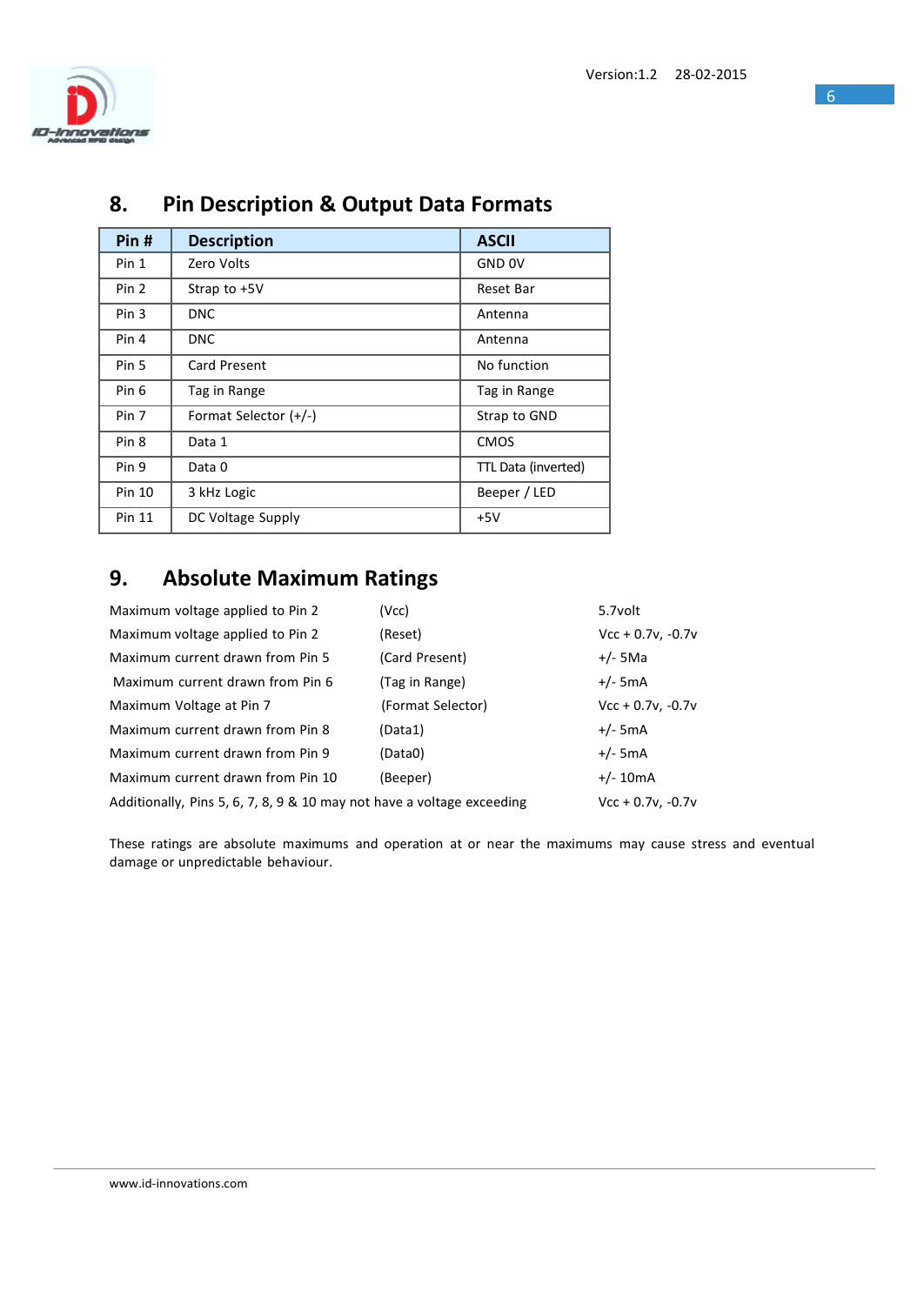

#### U1 LM7805 Power IN  $\overline{1}$ +5 Volts  $\overline{\mathbf{3}}$  $\overline{N}$ OUT ِ ⊜ D<sub>2</sub> Beeper COM  $\overline{C}$ LED  $D1$  $\overline{C}$  $\overline{2}$  $R1$  $R2$ **ID-3LA-ISO**  $11^\circ$ R<sub>3</sub>  $10^\circ$ Q1  $\bigcirc$  1  $G_{\frac{1}{2}}$  $9^{\circ}$  $\overline{O}$  2  $L1$  $8\,\overline{\smash{O}}$  $\overline{O}$  3 Antenna  $\overline{O}$  4  $7^\circ$  $\overline{O}$  5  $6^{\circ}$ **Bottom View**  $000$ O O

| Parts List     |                                |  |
|----------------|--------------------------------|--|
| Part #         | Value                          |  |
| R1             | 100R                           |  |
| R <sub>2</sub> | 4K7                            |  |
| R <sub>3</sub> | 2K <sub>2</sub>                |  |
| C1             | 10uF 25v electrolytic          |  |
| C <sub>2</sub> | 1000uF 10v electrolytic        |  |
| C <sub>3</sub> | Only used if L1 is not 1.07mH* |  |
| Q1             | BC457 or similar               |  |
| D <sub>1</sub> | 1N4001                         |  |
| D <sub>2</sub> | Red or Green LED               |  |
| L1             | 1.07mH                         |  |
| Beeper         | 3kHz 5v PKPK AC beeper         |  |

## **11. Circuit Diagram for ID-12/20LA-ISO**



| <b>Parts List</b> |                         |  |  |
|-------------------|-------------------------|--|--|
| Part              | <b>Value</b>            |  |  |
| R1                | 100R                    |  |  |
| R <sub>2</sub>    | 4K7                     |  |  |
| R3                | 2K <sub>2</sub>         |  |  |
| C1                | 10uF 25v electrolytic   |  |  |
| C <sub>2</sub>    | 1000uF 10v electrolytic |  |  |
| Q1                | BC457 or similar        |  |  |
| D1                | 1N4001                  |  |  |
| D <sub>2</sub>    | Red or Green LED        |  |  |
| Beeper            | 3kHz 5v PKPK AC beeper  |  |  |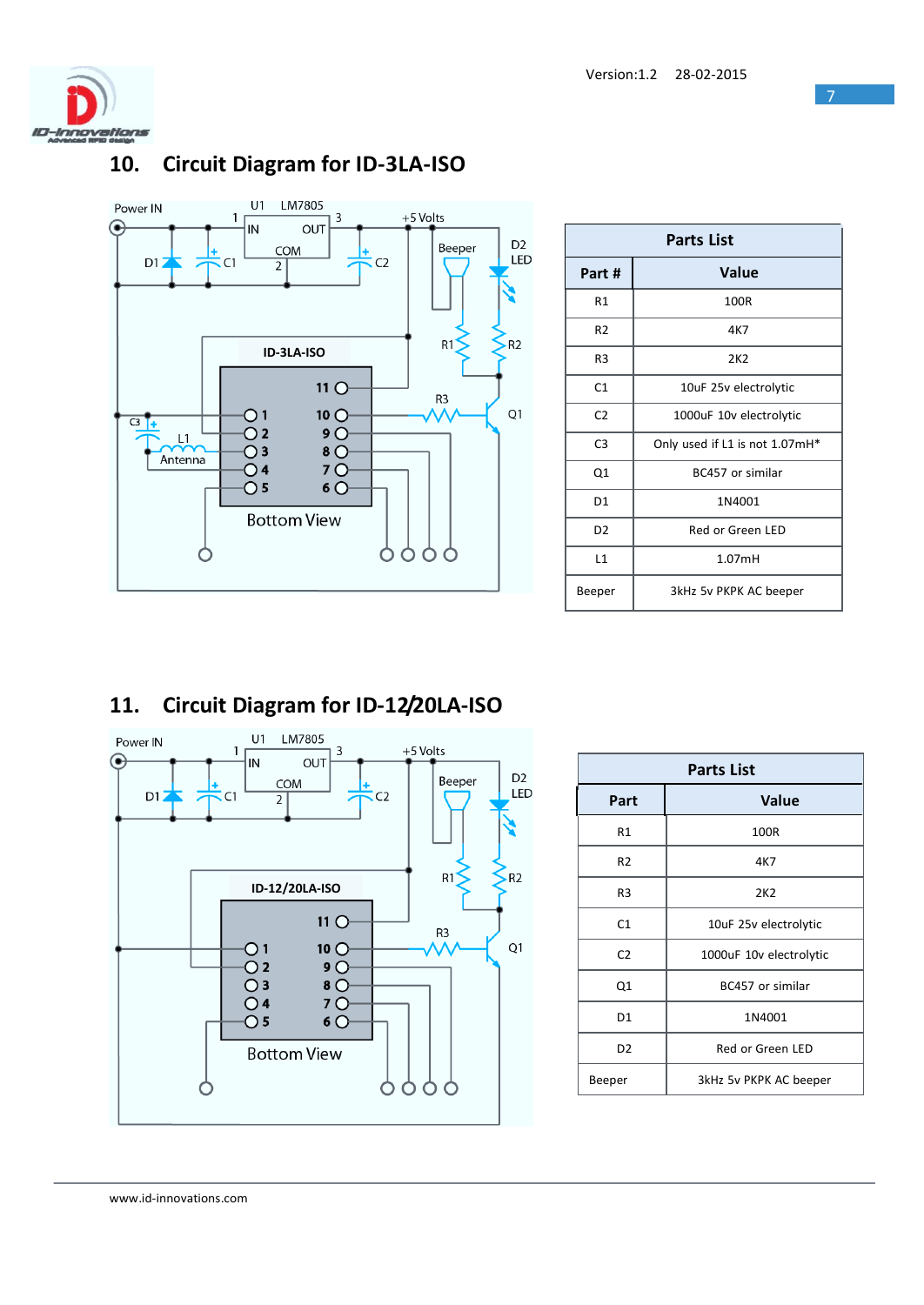

## **12. Case Dimensions for ID-xxLA- ISO**



|   | <b>ID-2-LAISO</b> |            |            | <b>ID-12LA-ISO</b> |      |            | ID-20LA-ISO |      |            |
|---|-------------------|------------|------------|--------------------|------|------------|-------------|------|------------|
|   | <b>Nom</b>        | <b>Min</b> | <b>Max</b> | <b>Nom</b>         | Min  | <b>Max</b> | <b>Nom</b>  | Min  | <b>Max</b> |
| A | 12.0              | 11.6       | 12.4       | 12.0               | 11.6 | 12.4       | 12.0        | 11.6 | 12.4       |
| B | 8.0               | 7.6        | 8.4        | 8.0                | 7.6  | 8.4        | 8.0         | 7.6  | 8.4        |
| C | 15.0              | 14.6       | 15.4       | 15.0               | 14.6 | 15.4       | 15.0        | 14.6 | 15.4       |
| D | 20.5              | 20.0       | 21.5       | 25.3               | 24.9 | 25.9       | 40.3        | 40.0 | 41.0       |
| E | 18.5              | 18.0       | 19.2       | 20.3               | 19.8 | 20.9       | 27.8        | 27.5 | 28.5       |
| F | 14.0              | 13.0       | 14.8       | 16.3               | 15.8 | 16.9       | 22.2        | 21.9 | 23.1       |
| G | 22.0              | 21.6       | 22.4       | 26.4               | 26.1 | 27.1       | 38.5        | 38.2 | 39.2       |
| P | 2.0               | 1.8        | 2.2        | 2.0                | 1.8  | 2.2        | 2.0         | 1.8  | 2.2        |
| н | 5.92              | 5.85       | 6.6        | 6.0                | 5.8  | 6.6        | 6.8         | 6.7  | 7.0        |
| J | 9.85              | 9.0        | 10.5       | 9.9                | 9.40 | 10.5       | 9.85        | 9.4  | 10.6       |
| W | 0.66              | 0.62       | 0.67       | 0.66               | 0.62 | 0.67       | 0.66        | 0.62 | 0.67       |

All Dimensions in mm

www.id-innovations.com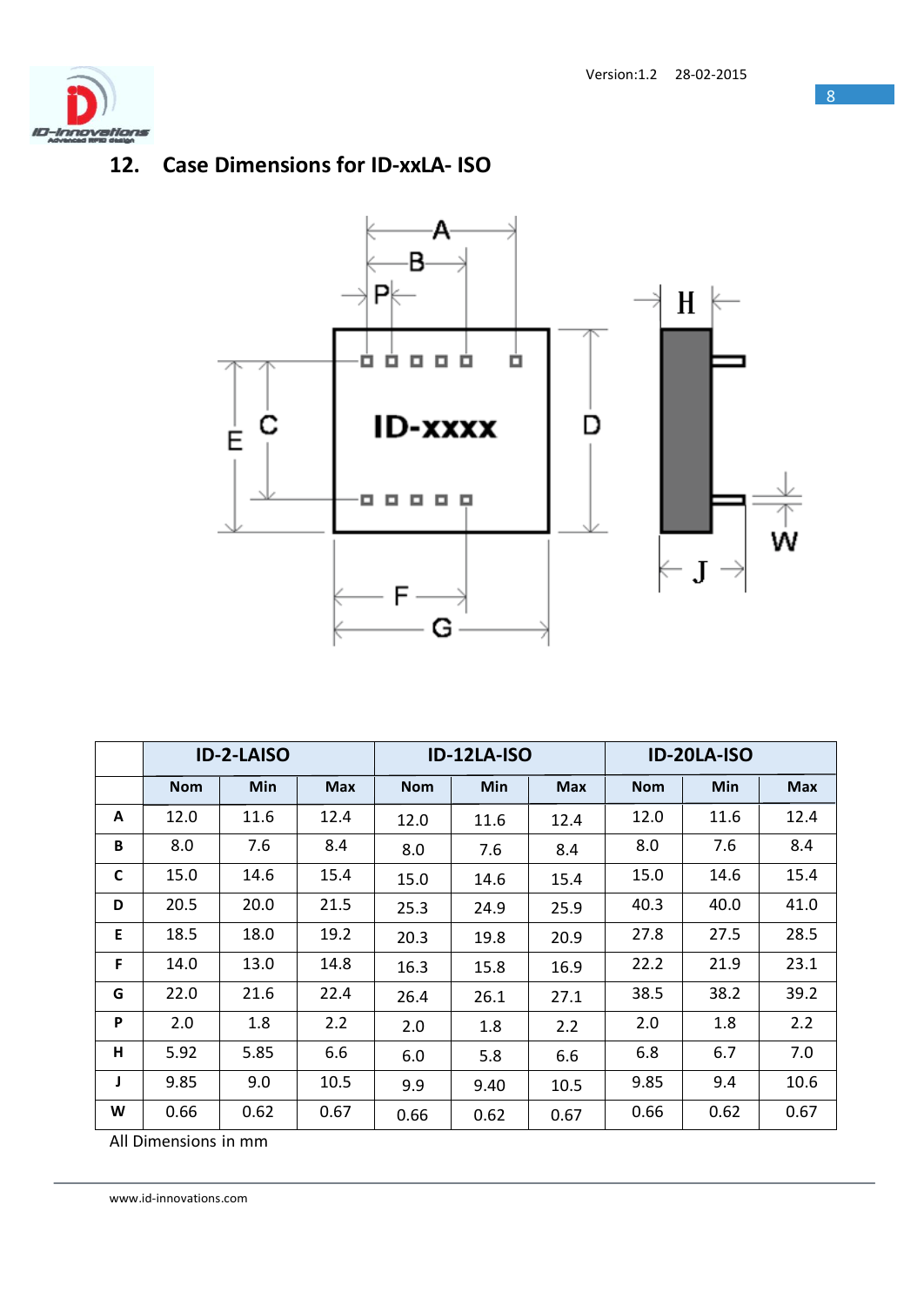

### **13. Connection direct to a computer**

Direct connection to a computer RS232 can be made by connecting Pin8 to a 1k series resistor and connecting the other end of the resistor to the computer RS232 input. The mode is called pseudo RS232. On a standard D9 socket, connect the output of the ID-xx via the series 1k to pin 2 of the D-type. Connect the ground to Pin5 on the D-type. Leave the TX pin3 open. See "Useful Information" below for free terminal download information.

#### **13.1 Connection to a Processor UART**

Direct connection can be made to a UART RX input from Pin9 of the ID-xx module. There is no need for a 1k protection resistor, but a 1k resistor will make the circuit safer for testing and reduce EM noise.

### **13.2 Connecting a Read LED**

Sometimes the user may not want to drive a beeper but may still need to drive an LED. In this case a driver transistor may not be necessary because the Beeper Output Pin can supply 5mA continuously. Connect a 1k5 resistor to the Beeper Pin. This will limit the current. Connect the other end of the resistor to the LED anode and connect the cathode to ground.

## **14. Useful information**

For general testing we suggest the user downloads a terminal program free from the internet. Here is one particularly good one to consider:

<http://braypp.googlepages.com/terminal> - Truly an excellent piece of software, the best terminal we have ever seen.

If you have any technical queries please contact your local distributor, they have all the technical resources to help you and support you. Where no local distributor exists, our technical helpline may be contacted by writing to **[help@ID-Innovations.com](mailto:help@ID-Innovations.com)**

## **15. Disclaimer**

The information in this document is provided solely for the use of ID Innovations' products. There are no express or implied copyright licenses or intellectual property rights granted to design or fabricate any of ID Innovations' products based on the information provided in this document.

ID Innovations reserves the right to make changes to specifications and product descriptions at any time without notice. The specifications provided in ID Innovations' datasheets can and do vary in different applications and actual performance may vary over time.

ID Innovations' products are not intended for and will not be used in life support systems, human implantation, nuclear facilities or systems or any other application where product failure could lead to loss of life or catastrophic property damage.

ID Innovations makes no warranty, representation or guarantee regarding the suitability of its products for any purpose, and it assumes no liability, whether claim, loss, damage or expense of any kind caused in whole or in part, directly or indirectly by the inadequacy of any products for any purpose, any infringement, deficiency or defect in